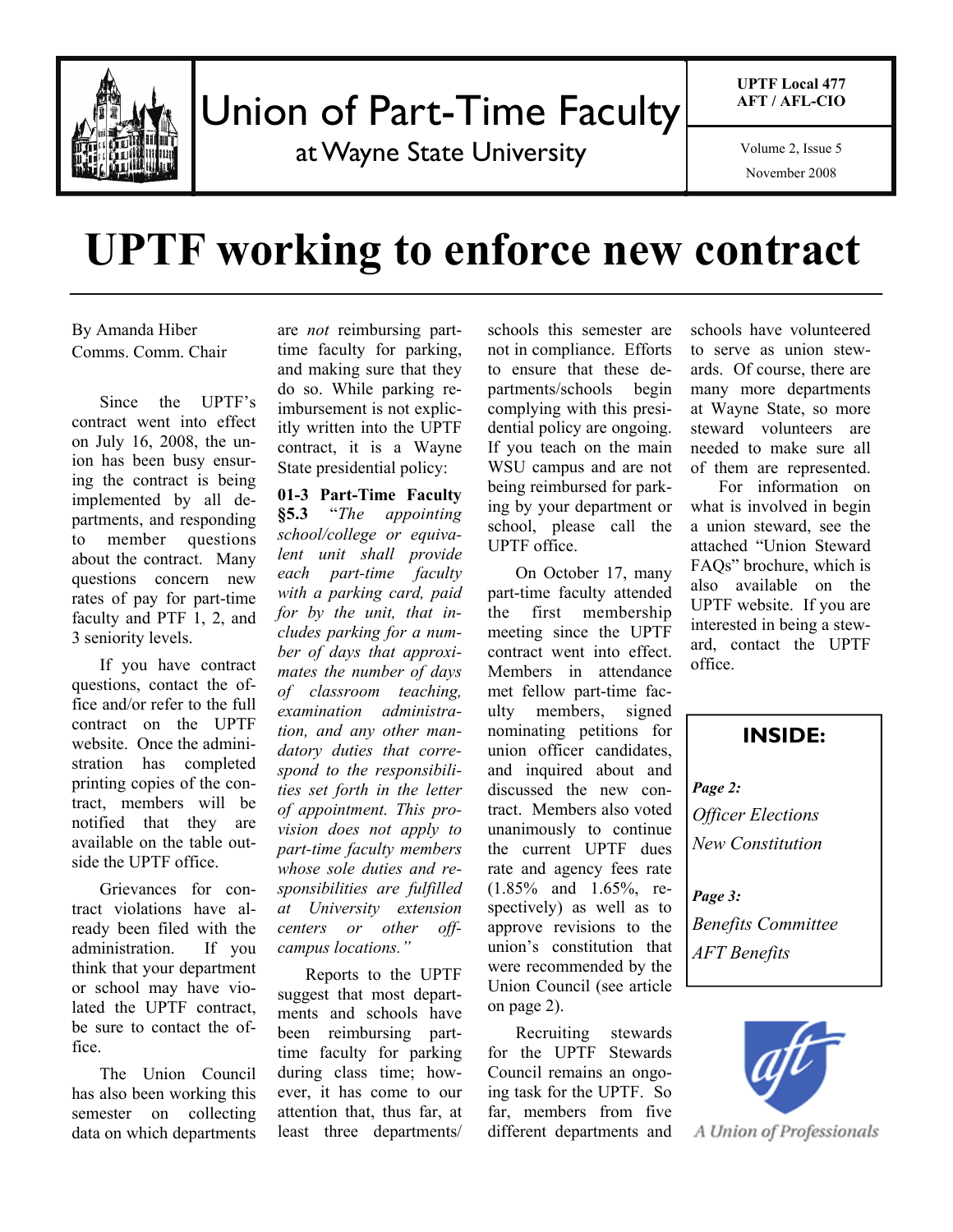# **UPTF Officer Elections**

*Members will vote online Dec. 15-19* 

 The first term for UPTF officers is coming to a close and it is time for new officer elections. Members will be able to vote for UPTF President, Vice President, Secretary and Treasurer at the UPTF website from Monday, December 15 at 9 a.m. to Friday, December 19 at 5 p.m. The new term for these offices will begin in the Winter 2009 semester.

 So far, there is one candidate running for each office. Both President Susan Titus and Treasurer Nancy Shattuck are running for second terms. Two members of the Union Council who have not previously held UPTF offices, Thomas

Anderson and Amanda Hiber, are running for Vice President and Secretary, respectively. Brief biographies of all four current candidates are below.

#### **Susan Titus: President**

 Susan has taught in the College of Social Work at WSU since 2003. Susan has been an active member of the Organizing Committee/ Union Council since May 2006 participating in the membership card drive and the union's election. Susan has been President of the UPTF since Fall 2007.

#### **Thomas Anderson: Vice President**

 Tom has a degree in medieval history from WSU and has taught at WSU since 1981, as a GTA, a lecturer and an adjunct. He became active in the UPTF in August of 2007. Tom was the UPTF's lead negotiator for its first contract.

#### **Nancy Shattuck: Treasurer**

 Nancy joined the Organizing Committee for the UPTF in September of 2004. An applicant for a Ph.D. in English, she has taught composition for four years. Nancy was also a member of the Bargaining Committee. Nancy has served as Treasurer of the UPTF since Fall 2007.

#### **Amanda Hiber: Secretary**

 Amanda has been a part -time instructor in the English department at Wayne State since 2003. She has been a member of the Organizing Committee/Union Council since the fall of 2005. Amanda has served as Chair of the UPTF Communications Committee since Fall 2007.

 If you would like to add your name as a candidate for one of these positions, please contact the union office.

# **UPTF Constitutional Revisions**

*Members at Oct. 17 meeting vote unanimously to adopt changes* 

 After the UPTF Union Council recommended several changes to the union's constitution, with the intention of enhancing the efficiency and democracy of the union's operations, the revised constitution was approved by a unanimous vote at the membership meeting on October 17.

 Among the more significant changes are those to Article III: Membership, which stipulates that "Retired members and those

no longer employed can continue as 'associate members' by paying a fee of \$5.00 for each of the fall and winter semester." This change will allow former members who, for example, take a semester off from teaching, to vote on union matters.

 Article IV: Organizational Structure has been changed to require *two* membership meetings per year, instead of just one. The Union Council feels it is necessary to hold at least one

membership meeting in each of the fall and winter semesters.

 Article IX: Budget Process has added a section that requires that "the Union Council submit the Annual Budget including the proposed dues policy to the Winter Membership Meeting."

 The revised UPTF Constitution also includes changes to Article V: Union Council, Article VI: Standing

Committees; Article VII: Stewards; Article VII: (formerly) Annual Membership Convention; Article X: Election of Officers; Article XI: Duties of Officers; and Article XVI: Amendments to the Constitution. Members can see all of the revisions made to the UPTF constitution by going to the UPTF website: www.uptf.org, and clicking on "Union Documents," and then choosing "Constitution."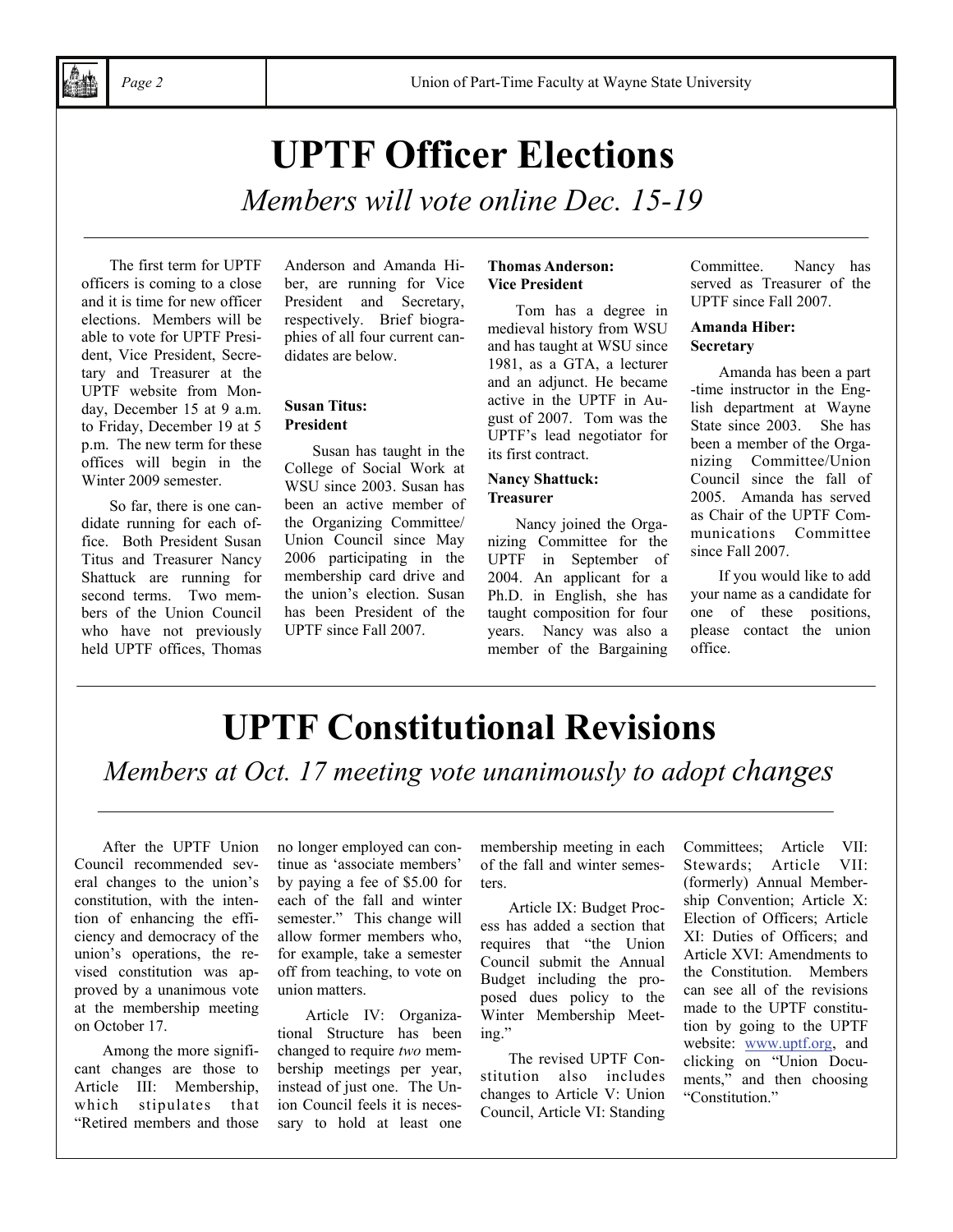## **UPTF Benefits Committee**

*Committee will make recommendation to Provost within a year* 

By UPTF Comms. Comm.

 When the UPTF Bargaining Committee began its negotiations with Wayne State administrators in November of 2007, among its goals was to achieve benefits for part-time faculty members. Such benefits, including health insurance for those who need it, retirement benefits, and tuition reimbursement, are currently enjoyed by all other faculty and fulltime staff at Wayne State.

 While the UPTF's first contract, effective July 16,

2008, does not explicitly include a benefits package, it stipulates that a benefits committee, made up of representatives of both the UPTF and the administration, be formed. This committee is charged with meeting to discuss benefits for part-time faculty at Wayne State and making a recommendation to Provost Nancy Barrett within a year.

 The UPTF's representatives on the committee are Thomas Anderson of the History Department, who also chaired the UPTF bargaining committee; Rayfield Waller of Africana Studies; Susan Titus of Social Work, who is also UPTF's President; and Amanda Hiber of English.

 The university administration is represented by Dean Paula Wood of the School of Education, who is chairing the Benefits Committee; Brent Green of Human Resources; Robert Kohrman of the Office of Budget, Planning, and Analysis; and Stephen Calkins, Associate Vice President for Academic Personnel. The Benefits Committee met for the first time on November 7, 2008. It will meet several more times before it makes its recommendation to the Provost.

 The UPTF Union Council remains committed to our original goal of attaining health insurance, retirement benefits, and tuition reimbursement those benefits that members indicated in a fall 2007 survey that they wanted—for part-time faculty at Wayne State.

### **AFT Benefits**  *UPTF members are eligible*

Because the UPTF is affiliated with the AFT (American Federation of Teachers), UPTF members are eligible for the many member benefits offered by the AFT, including discounted insurance rates. For instance, the AFT offers a Limited Supplemental Medical Plan for \$62.35 per month for individual members. This plan has no deductibles and no preexisting condition limitations.

 Other AFT benefits include:

Discounted life insurance, long-term care insurance, car insur-

ance, home insurance, and renters' insurance;

- Free 30-minute legal consultations;
- Free credit counseling;
- Health club discounts;
- Discounts on theme park admissions, car rental, and hotel rates

 To find out about all of the AFT benefits that you are entitled to, pick up an AFT Member Benefits booklet outside the UPTF office on the 3rd floor of 5057 Woodward (the Maccabees building) or go to: www.aftbenefits.org.

*The union is you!* 

#### **Union of Part-Time Faculty Local 477 AFT / AFL-CIO**

Staff Organizer: Bryan G. Pfeifer

5057 Woodward Ave., Suite 3303 Detroit, MI 48202 Phone: 313-832-7902

Email: uptfaft@gmail.com Website: www.uptf.org

UPTF Newsletter Volume Two, Number Five November 2008